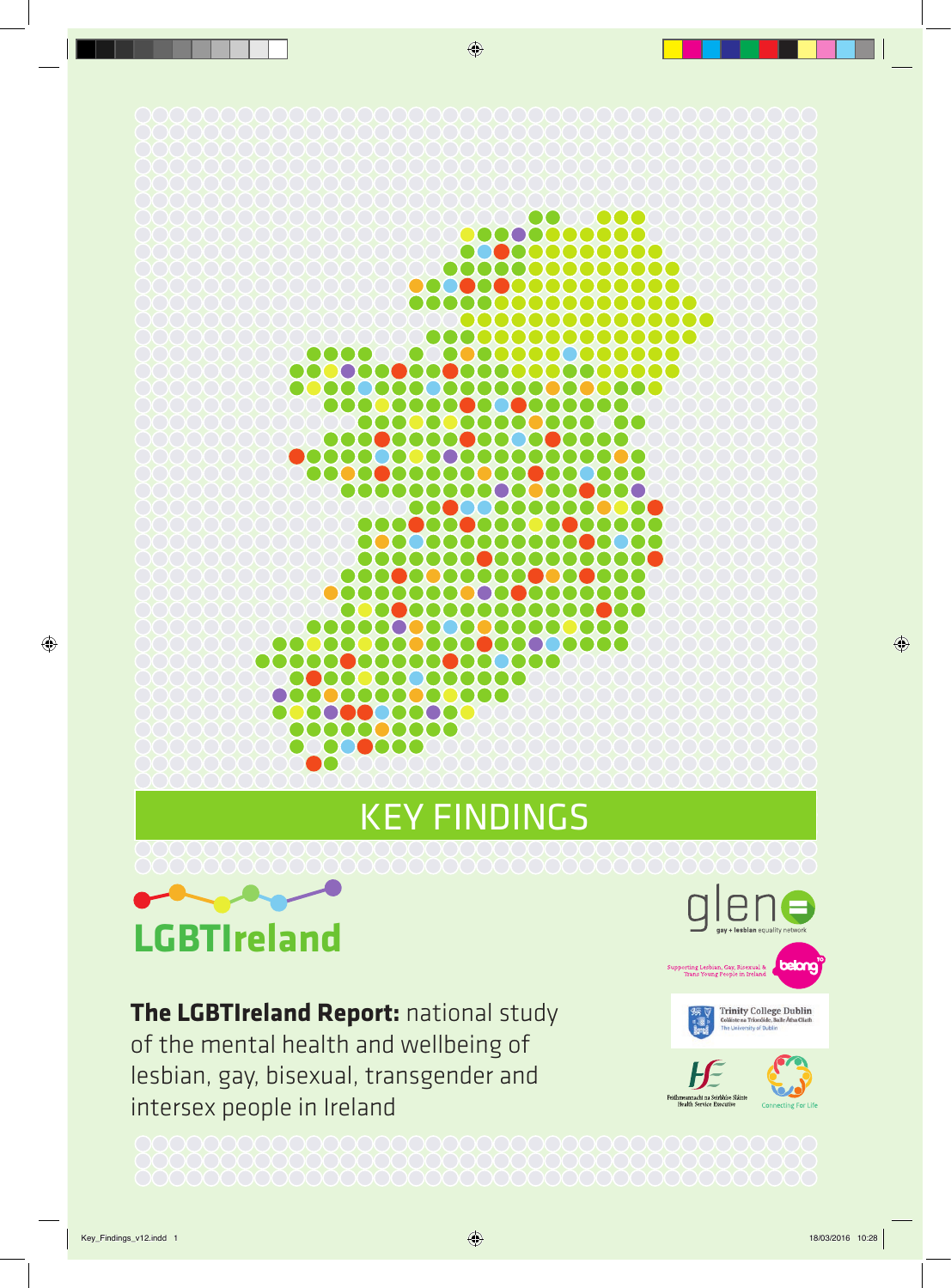# The LGBTIreland Report

*The LGBTIreland Report* details the findings of a national study of the mental health and wellbeing of lesbian, gay, bisexual, transgender and intersex (LGBTI) people in Ireland, with a special emphasis on young people.

This 'Key Findings' outlines some of the major findings of *The LGBTIreland Report*, which had two separate components.

Module 1 of the study was conducted to gain a better understanding of the lives of LGBTI people in the Republic of Ireland and the factors that may impede or facilitate their mental health and wellbeing. It comprised an online survey which gathered data from 2,264 LGBTI people (38.6% gay male, 26.5% lesbian/gay female, 14.4% bisexual, 12.3% transgender, 2% intersex and other identity 6.3%). Module 2 assessed public attitudes towards LGBT people to gain a better understanding of how the social environment can shape the lives and wellbeing of LGBTI people in Ireland. It comprised a survey administered via telephone to a nationally representative sample of 1,008 people in Ireland aged from 18 to 65 with quotas set on age, gender, class and region.

Due to the extraordinary response rate received from the LGBTI population, this study is considered to be the largest study of LGBTI people in Ireland to date, the largest study of transgender people, and the first study with a sample of intersex people. This report summarises the main findings of the study with particular reference to the 1,064 LGBTI people aged between 14 and 25. There were 416 aged between 14 and 18 and 648 aged between 19 and 25. The report also emphasises the variety of lived experiences found within the lesbian, gay, bisexual, transgender and intersex population in Ireland.

53% aged 26 and over 47% aged 14 to 25 1,064 were aged between 14 and 25 1,193 were aged 26 and over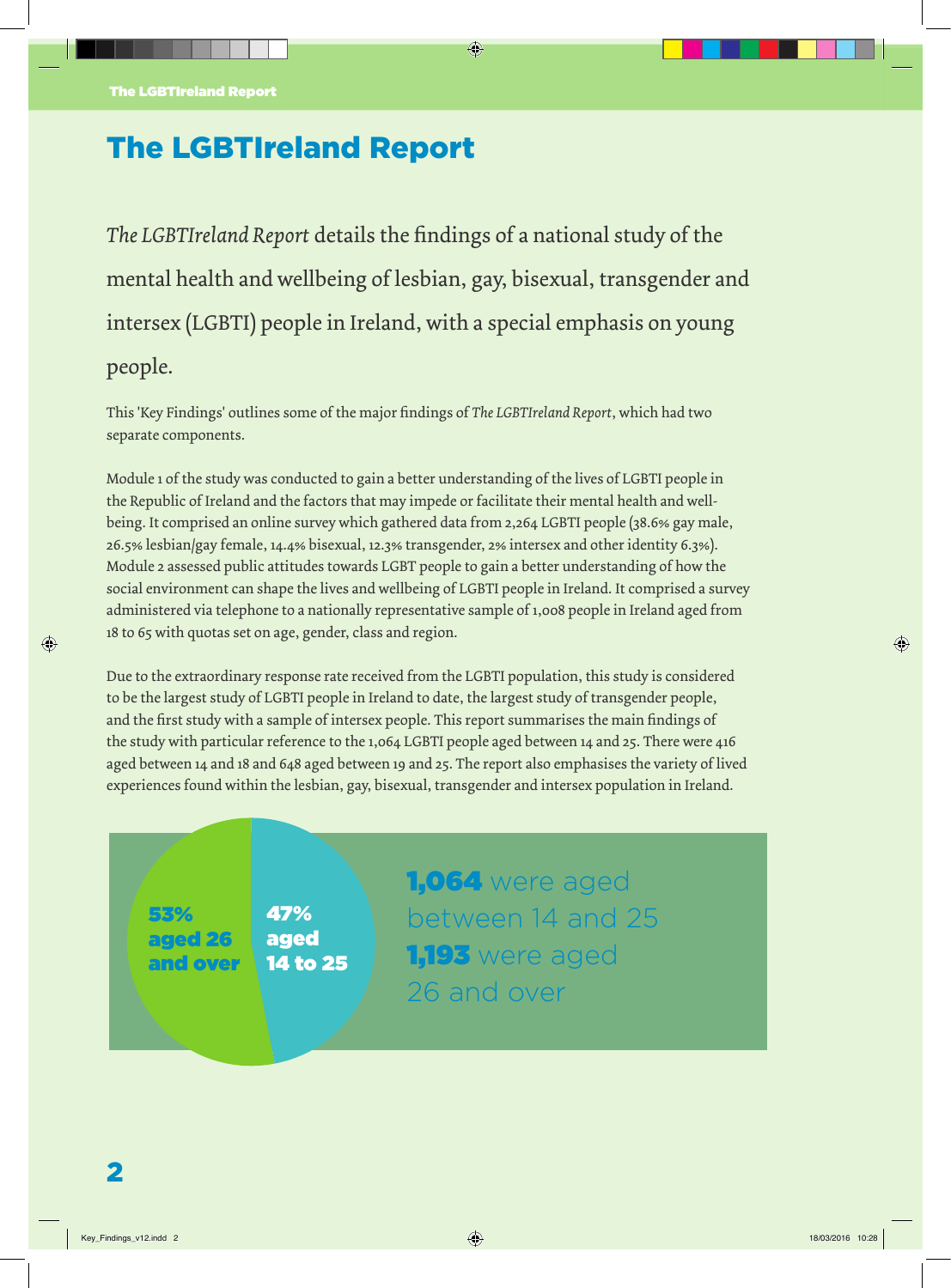In the last two decades, Ireland has slowly but steadily made significant advancement in the civil and legal rights of its LGBTI citizens. As a direct consequence of these developments, Ireland has evolved from a society noted for being LGBTI oppressive to being considered internationally as a forerunner in progress on equal civil rights of LGBTI people. It is heartening to see in the findings of this study that the majority of participants aged 26 and over were doing well and reported good self-esteem, happiness and life satisfaction as well as being very comfortable with their LGBTI identity. However, the study found that a very significant number of those aged under 25 did not experience the same levels of positive mental health and wellness.

Compared to the *My World National Youth*  Mental Health Study<sup>1</sup>, LGBTI young people in this study had:

- 2 times the level of self-harm
- 3 times the level of attempted suicide
- 4 times the level of severe/extremely severe stress, anxiety and depression

The LGBTIreland study was commissioned by GLEN (Gay and Lesbian Equality Network) and BeLonG To Youth Services, funded by the HSE's National Office for Suicide Prevention (NOSP), and conducted by a research team led by Prof. Agnes Higgins from the School of Nursing & Midwifery, Trinity College Dublin. The report was launched by former President of Ireland Dr. Mary McAleese in March 2016.

The full report of the study is available at www.glen.ie and www.belongto.org and all data should be referenced to:

*Higgins, A; Doyle, L; Downes, C; Murphy, R; Sharek, D; DeVries, J; Begley, T; McCann, E; Sheerin, F and Smyth, S (2016). The LGBTIreland report: national study of the mental health and wellbeing of lesbian, gay, bisexual, transgender and intersex people in Ireland. Dublin: GLEN and BeLonG To.*

<sup>1</sup> Dooley B and Fitzgerald A (2012) My world survey: national study of youth mental health in Ireland. Dublin: UCD and Headstrong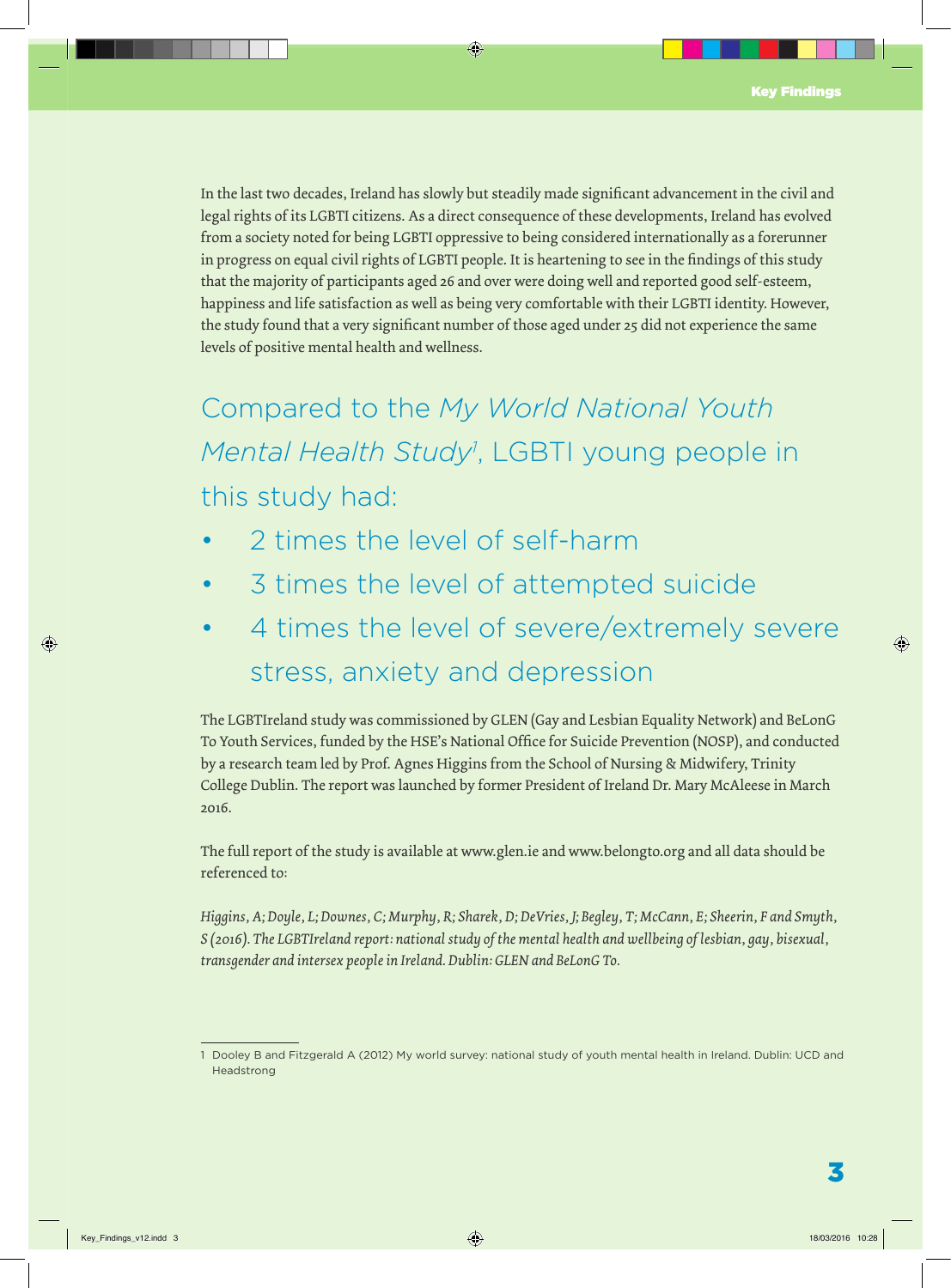## Coming Out Experiences

This study shows that LGBTI people are becoming aware of their LGBTI identity and coming out at a younger age in comparison to previous generations. The time gap between a person knowing and telling another individual about one's LGBTI identity is also decreasing.

- **. 12 years:** most common age people discovered their LGBTI identity
- **. 16 years:** most common age people told the very first person they are LGBTI
- **. 1 in 4:** people who had come out had not told their mother or father they are LGBTI
- **.** The gap between knowing and telling decreased with age: 36-45 year olds = 9 year gap, 26-35 year olds = 6 year gap, 19-25 year olds = 4 year gap and 14-18 year olds = 1- 2 year gap. While the gap is lowest for LGBTI teens, 1-2 years is a significant length of time for teens to be concealing their LGBTI identity and is occurring at a critical time of physical, emotional, social and vocational development
- **.** 3% had not come out to anybody and these were more likely to be younger people, and bisexual and intersex people.

**What helped people to come out:** Knowing that they would be supported and accepted by family, friends and others; greater visibility of LGBTI people; and more accepting attitudes helped most people to come out.

*"My mother was always extremely supportive of equality before I came out and so I knew she would be fine with it and she also had talked my father into seeing it as ok as well."* (Gay male, 15)

**Main reason why people said they had not come out:** Fear of rejection and discrimination was one of the main reasons why people who had not come out continued to conceal their LGBTI identity. People particularly feared rejection by family and friends especially when they were aware of existing negative attitudes within their family or among friends. The assumption of heterosexuality by family, friends and society also acted as a barrier to coming out.

*"My family wouldn't accept me...I have been in conversations when they often slag people off for being LGBT."* (Female questioning/not sure, 17)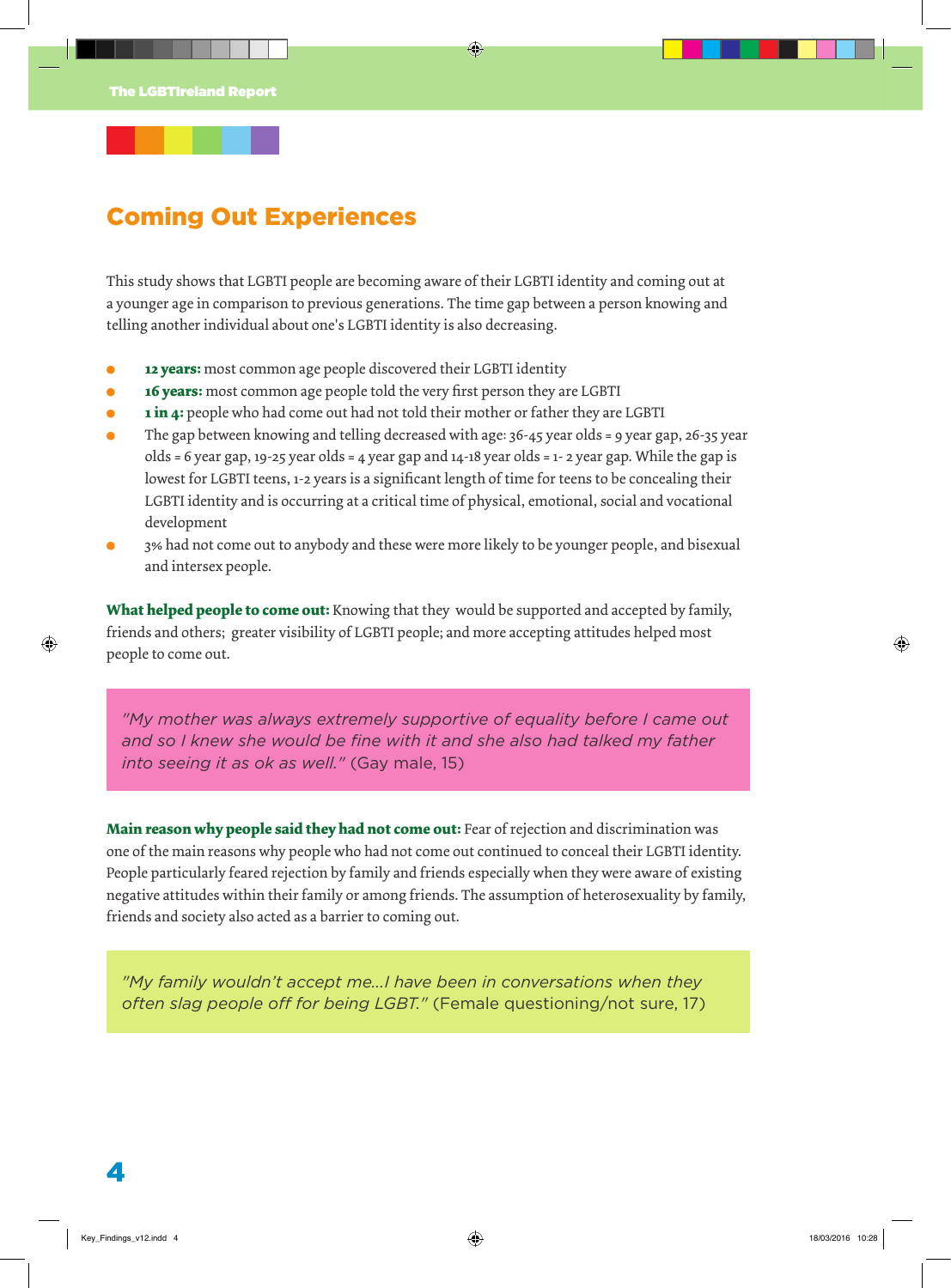Unfortunately, there are still misunderstandings about LGBTI people's sexual orientation and gender identity among a significant minority of the general public in Ireland:

- **. 1 in 3** of the general public did not believe that a young person can know they are LGBTI at the age of 12, yet the most common age LGBTI people know is 12 years of age
- **. 1 in 4** believed that being LGBT is a choice with the same number believing that learning about LGBT issues in school might make a young person think they are LGBT or would make them experiment
- **. 1 in 5** believed that being LGBT is something that you can be convinced to become
- **. 1 in 5** believed that bisexual people are just confused about their sexual orientation
- **.** Encouragingly **4 out of 5** of the general public said that LGBT issues should be addressed within schools and that teachers should give positive messages about LGBT identities within schools.

*"I would lose friends. I know that many of them are homophobic and I see no real benefit to coming out at this age. Just causes hassle…I wouldn't be able to handle the slagging at this age."* (Gay male, 16)

## Mental Health

**Stress, Anxiety and Depression** were measured using the DASS Scale<sup>2</sup>

- **. Stress:** 35% of LGBTI people's scores indicated stress levels within the mild/moderate (20%) or severe/extremely severe (15%) range
- **. Anxiety:** 42% of LGBTI people's scores indicated levels of anxiety within the mild/moderate (19%) or severe/extremely severe (23%) range
- **. Depression:** 47% of LGBTI people's scores indicated levels of depression within the mild/ moderate (27%) or severe/extremely severe (20%) range
- **.** Levels of severe/extremely severe stress, anxiety and depression were **4 times higher** among 14-18 year old LGBTI teens in comparison to a similar age group (12-19 year) in the *My World* national youth mental health study<sup>1</sup>
- **.** Intersex people had the highest scores for depression, anxiety and stress followed by transgender and bisexual people.

<sup>2</sup> Lovibond, S. H., & Lovibond, P. F. (1995). Manual for the Depression, Anxiety, Stress Scales (2nd ed.). Sydney, Australia: Psychology Foundation.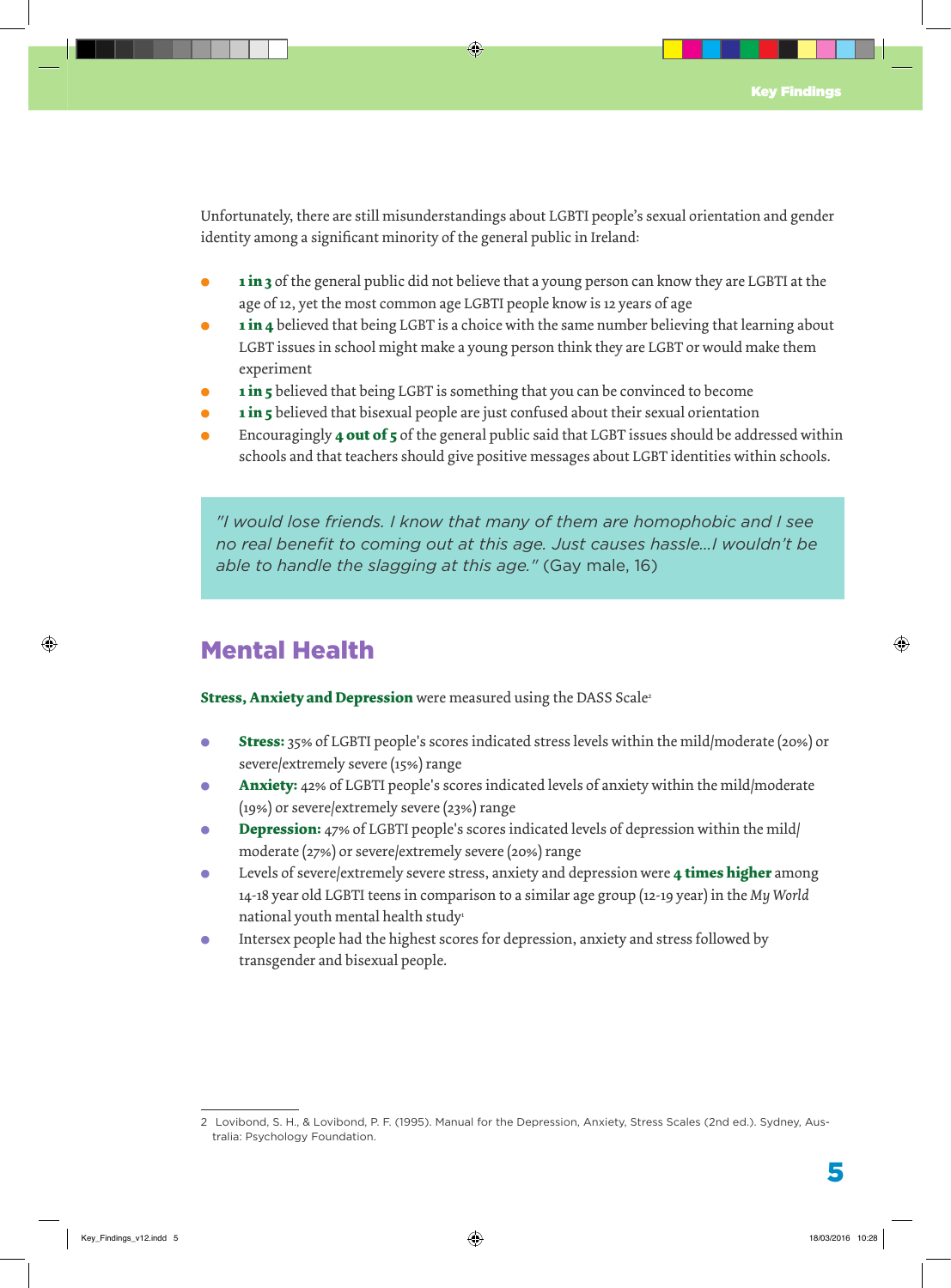*"I was ashamed and angry, because other people and the media use horrid words and people in the school always use "fag" as an insult on one another and it made me feel all wrong."* (Bisexual transgender, 16)

**Self-harm:** 34% LGBTI people had self-harmed with almost half of these doing so in the past year. 60% said their self-harm was related to their LGBTI identity. 41% told nobody about their self-harm. The most common forms of self-harm were self-cutting, overdose and self-battery. Younger LGBTI people were most likely to self-harm:

- **. 56% of 14-18 year olds** had self-harmed with 77% doing so in the past year
- **. 43% of 19-25 year olds** had self-harmed with almost half doing so in the past year
- **. Self-harm was 2 times higher** among 19-25 year old LGBTI people in comparison to a similar age group (17-25) in the My World<sup>1</sup> national youth mental health study
- **.** Bisexual and transgender people were more likely to have self-harmed than intersex, lesbian/gay females and gay males.

*"I was having nervous thoughts about whether I was going to come out to my parents or not. And the thought of it got too much and I decided to cut myself to get some sort of release from those thoughts. I still haven't come out to them."* (Gay male, 20)

**Suicidal thoughts:** 60% of LGBTI people had seriously thought of ending their own life with almost half of these considering it in the past year. 60% said their suicidal thoughts were related to their LGBTI identity. 40% told nobody about their suicidal thinking. Younger LGBTI people were more likely to consider ending their lives by suicide:

- **. 70% of 14-18 year olds** had seriously thought of ending their own life (70% in the past year)
- **62% of 19-25 year olds** had seriously thought of ending their own life (50% in the past year)
- **.** Intersex, transgender and bisexual people were more likely to consider ending their own life than lesbian/gay females and gay males.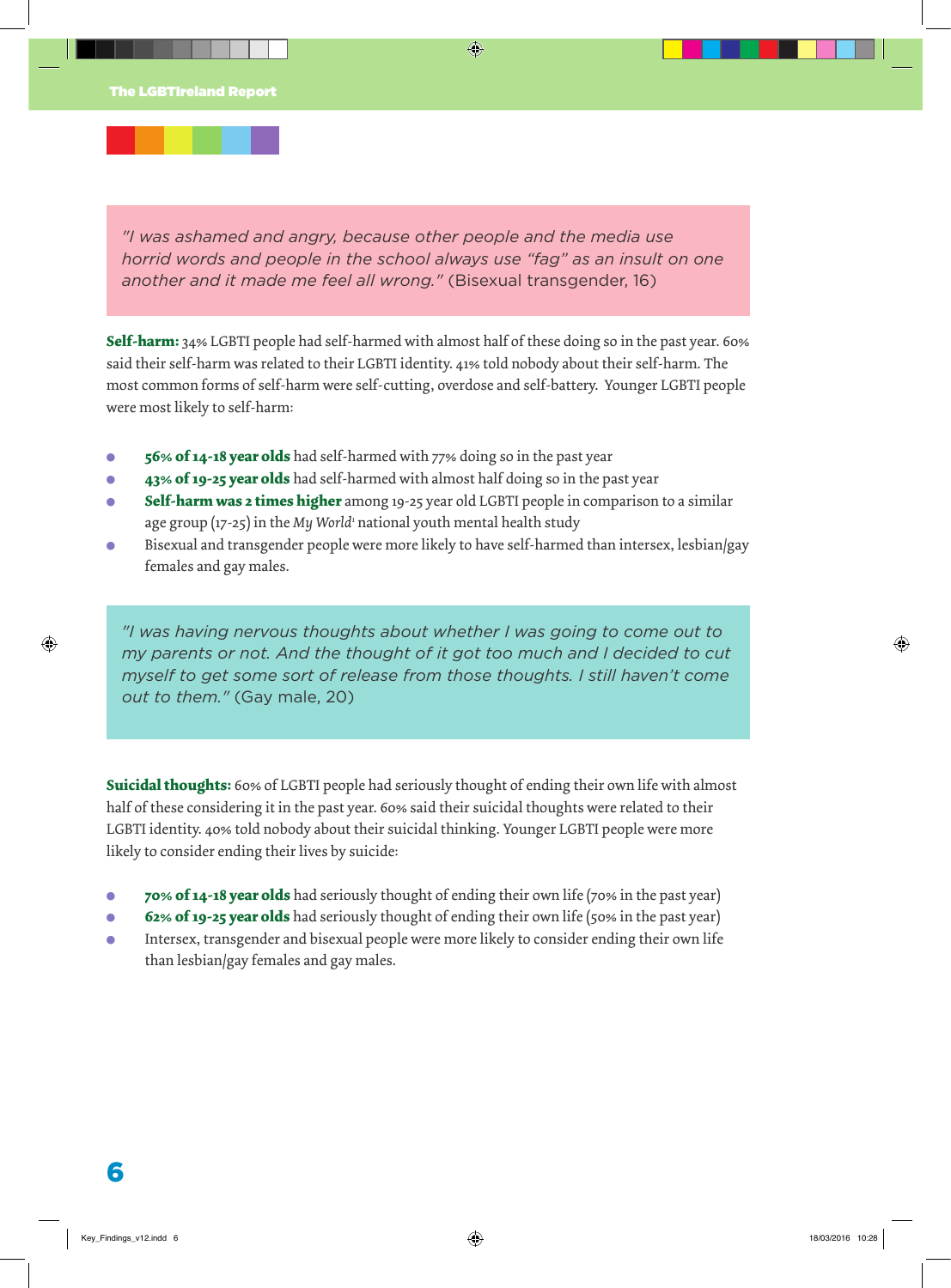**Attempted suicide:** 21% of LGBTI people had attempted suicide with one quarter of these doing so in the past year. Two thirds said their suicide attempt was related to their LGBTI identity. One third told nobody about their suicide attempt. Younger LGBTI people were more likely to have attempted suicide:

- **1 in 3 14-18 year olds** had attempted suicide with 50% doing so in the past year
- **. 1 in 5 19-25 year olds** had attempted suicide with 25% doing so in the past year
- **. Attempted suicide was 3 times higher** among 19-25 year old LGBTI people in comparison to a similar age group (17-25) in the *My World* national youth mental health study
- **.** Transgender and intersex people were more likely to attempt suicide than lesbian, gay and bisexual people.

**Substance misuse:** While 86% of LGBTI people reported drinking alcohol, 44% had scores indicating some level of alcohol problems or dependence. 10% had high/very high levels of problem drinking. Gay males and those aged 19-35 had the highest level of problem drinking. 56% of LGBTI people had taken drugs recreationally. The most common drugs taken were hashish/marijuana/cannabis, codeinebased drugs and ecstasy/E/yokes. Those aged 19-45 were more likely to have taken recreational drugs. Recreational drug use was 2 times higher among LGBTI people compared to the general population.3

*"I'm proud of the journey I've made personally in going from hating myself for my sexuality to accepting and approving of myself. If I wasn't LGBTQI I don't know if I would have learnt such self-acceptance."* (Intersex, gay)

## School Experiences

Whilst there have been some improvements in LGBTI students' school experiences since the *Supporting LGBT Lives* study in 20094 , the *LGBTIreland* study found that going to school continues to be a very difficult experience for many young LGBTI people.

Those currently in school or who had been in school in the previous 5 years rated how LGBTI-friendly their school was, with most giving a rating of 5 out of 10. This compares to college/ university and workplace ratings of 10 out of 10 for LGBTI-friendliness (10 = completely LGBTI-friendly). This discrepancy is most likely accounted for by the findings on LGBTI students' negative experiences in Irish schools:

- **. Only 20%** of LGBTI students felt they belonged completely in their school
- **. Only 44%** of LGBTI students said they received positive affirmation of their identity

<sup>3</sup> National Advisory Committee on Drugs. (2011). Annual Report. Dublin: National Advisory Committee on Drugs. Retrieved from: http://www.drugsandalcohol.ie/18963/1/nacd\_annualreport2011.pdf

<sup>4</sup> Mayock, P., Bryan, A., Carr, N., & Kitching, K. (2009). Supporting LGBT Lives: The Mental Health and Well-being of Lesbian, Gay, Bisexual and Transgender People in Ireland. Dublin: GLEN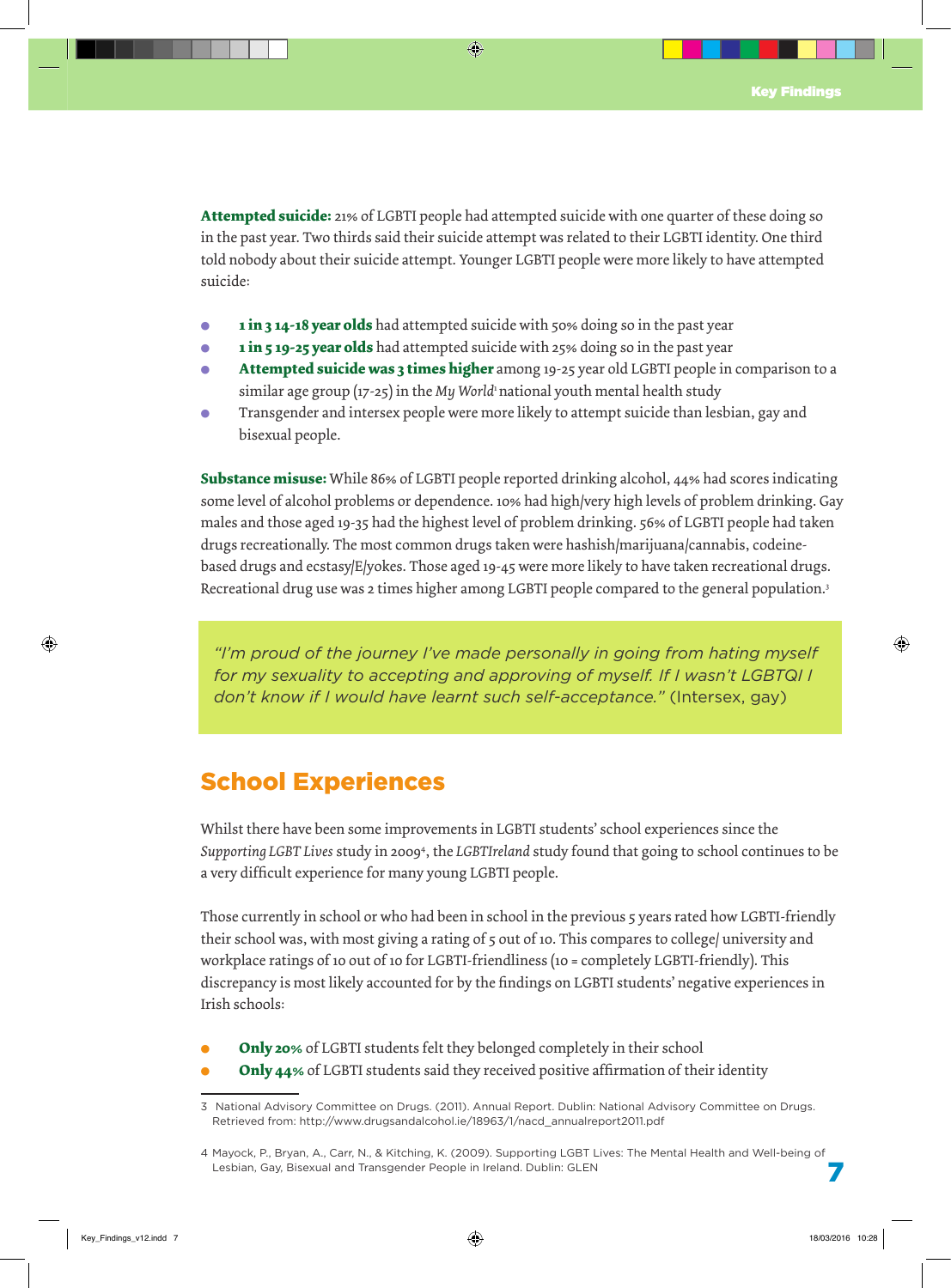- **67%** witnessed bullying of other LGBTI students in their school
- **. 50%** of LGBTI students personally experienced anti-LGBTI bullying
- **. 1 in 4** missed or skipped school to avoid negative treatment due to being LGBTI
- **. 1 in 4** considered leaving school early and approximately 1 in 20 quit school

The 14-18 year olds were less likely to have witnessed anti-LGBTI bullying in school in comparison to those aged 19-35. Whilst this reflects some positive change in LGBTI students' experiences in schools, of concern is the finding that experiencing anti-LGBTI bullying in school is directly related to poorer mental health outcomes and higher levels of reported self-harm and suicidal behaviour:

- **.** Students who experienced anti-LGBTI bullying in school had higher levels of depression, anxiety, stress and alcohol use
- **.** Students who experienced anti-LGBTI bullying in school were more likely to self-harm, to seriously consider ending their life and to attempt suicide.

*"Have the teachers and other disciplinarians of the school actually take homophobic and transphobic [bullying] seriously and to have repercussions for the bullies – rather than tell the victims to 'toughen up' or 'ignore them'."* (Bisexual female, 22)

### Day-to-Day Victimisation & Harassment of LGBTI People

This study shows that LGBTI people continue to experience victimisation and harassment in their day-to-day lives and that there has not been a significant reduction in these experiences since the *Supporting LGBT Lives* study in 2009.4

- **. 75%** have been verbally abused due to being LGBTI (30% of these in the past year)
- **. 1 in 3** have been threatened with physical violence due to being LGBTI
- **1 in 3** have had someone threaten to 'out' them against their will
- **. 1 in 5** have had hurtful things written about their LGBTI identity on social media
- **1 in 5** have been punched, hit or physically attacked in public due to being LGBTI
- **. 1 in 6** LGBTI people have experienced sexual violence
- **.** Younger LGBTI people were more likely to have been threatened with being outed and more likely to say they felt unsafe or very unsafe going to or leaving an LGBTI venue.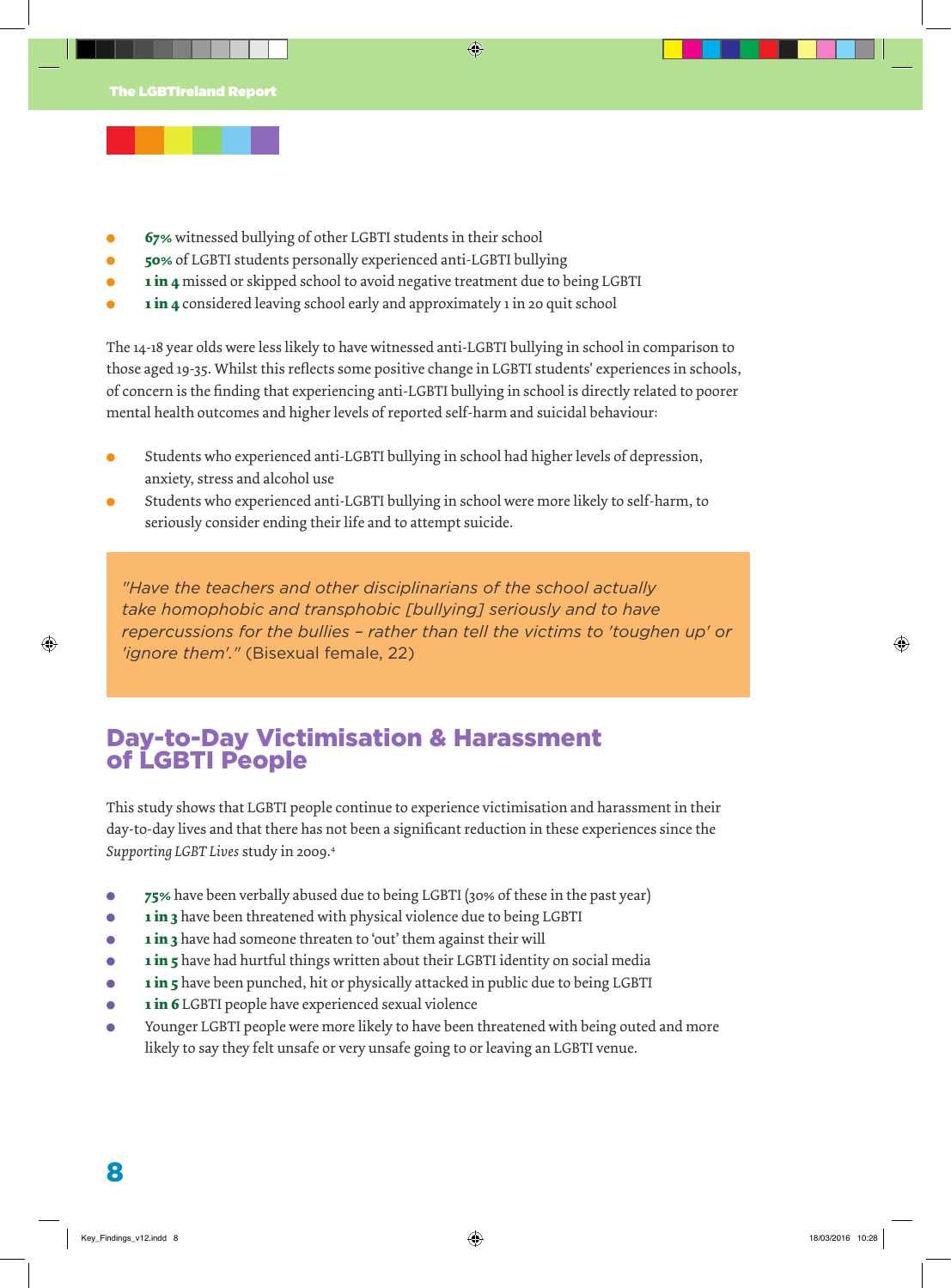While a significant number of LGBTI people experienced some form of victimisation in public because of their LGBTI identity, there were different levels of harassment and violence experienced by LGBTI people. The findings showed that gay men, transgender people and intersex people experienced the highest levels of harassment and violence in public:

- **1 in 3** gay men have been punched, hit or physically attacked in public
- **. 1 in 4** transgender and intersex people have been punched, hit or physically attacked in public
- **1 in 3** transgender and intersex people have had hurtful things written about them on social media
- **. 1 in 4** intersex people and **1 in 5** transgender people have experienced sexual violence.

*"Always watching your back is not good!"* (Lesbian/gay female, 25)

Given these high incidences of LGBTI harassment and violence it is not surprising that:

- **. Only 1 in 3** LGBTI people felt safe showing affection to, or holding hands with a partner in public
- **. 50%** felt unsafe or very unsafe showing affection or holding hands in public
- **. 15%** said they would never do either

Related to LGBTI people's fears around public displays of affection, it is interesting that while 17% of the general public in Ireland reported being uncomfortable seeing a heterosexual couple kissing:

- **.** 30% were uncomfortable seeing a female couple kissing
- **.** 40% were uncomfortable seeing a male couple kissing

The findings also show that transgender people face additional challenges in their day-to-day lives:

- **Approximately 60%** have had someone use the wrong pronoun to refer to their gender (40% in past year)
- **. Only 40**% felt safe expressing their gender identity in public with **1 in 10** saying they would never do it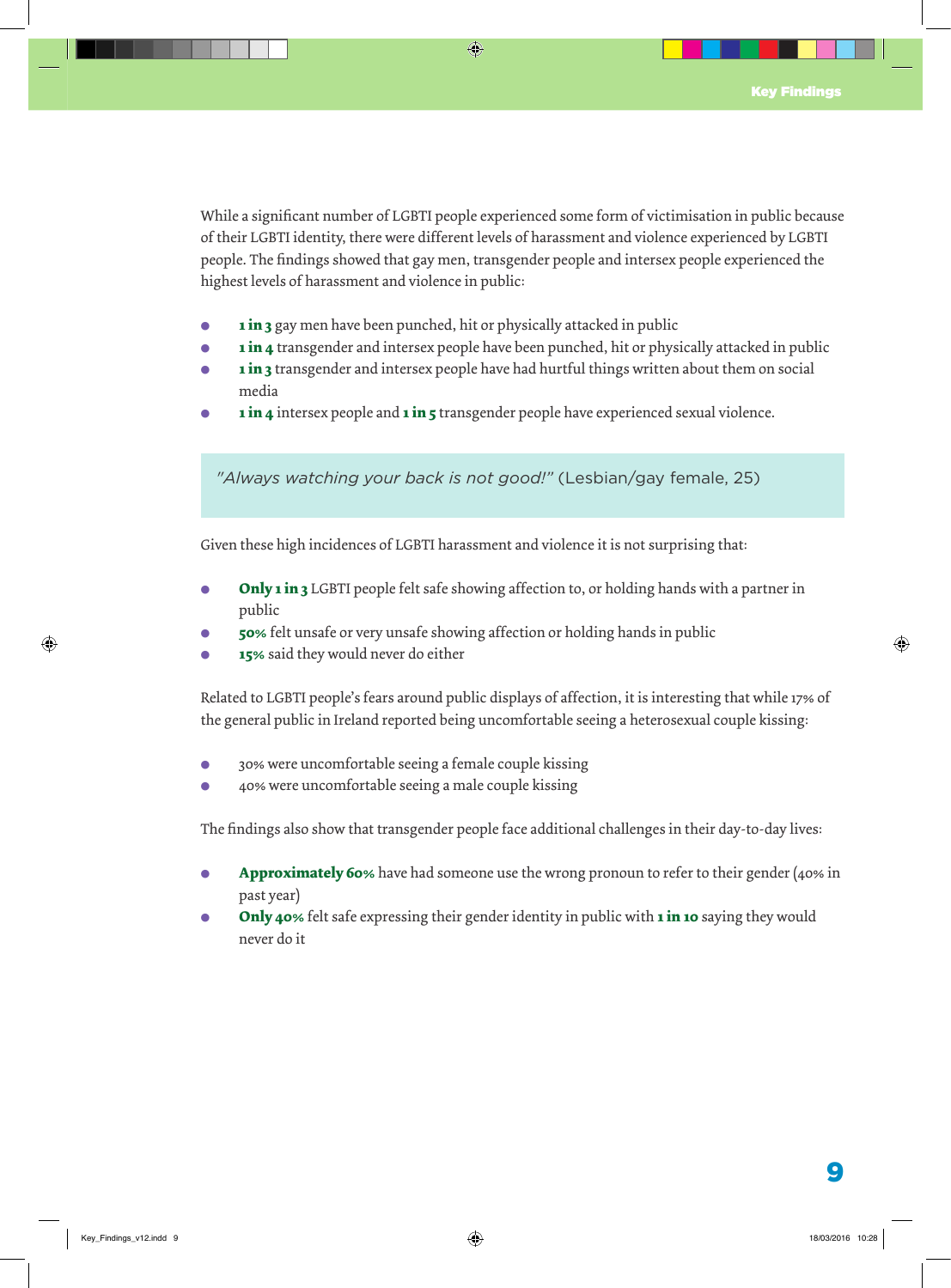## Accessing Mental Health Services

People were asked what barriers to accessing mental health services they had encountered. The non LGBTI-specific barriers included:

- **. Cost:** private psychological/counselling services were too expensive
- **. Stigma**: fear of being labelled mentally ill
- **. Medication:** fear of only being given medication

The LGBTI-specific barriers to accessing mental health services included:

- **. Lack of understanding:** mental health practitioners were not sufficiently aware and understanding of LGBTI identities and the appropriate language and terminology to use
- **. Fear of misunderstanding:** The person's LGBTI identity would be seen as the problem

*"Lack of awareness of specific LGBTI issues, especially for bisexual and trans people…I don't think there's any awareness of specific problems for bisexual people. There doesn't seem to [be a] welcoming of groups or targeted services."* (Bisexual male, 27)

Related to these barriers was the finding that a significant number of LGBTI people who had selfharmed or attempted suicide had not sought any form of help:

- **. 40%** of those who self-harmed did not seek any help
- **. 30%** of those who attempted suicide did not seek any help

### Recommendations

Based on the findings of modules one and two of this study, the following strategies are recommended to address the issues of concern identified in the report and to achieve further progress for LGBTI people in Ireland:

- **.** Reduce mental health risks and build resilience among LGBTI people
- **.** Support the LGBTI community to flourish
- **.** Protect and support LGBTI children and young people in schools
- Protect and support LGBTI children and young people in schools<br>• Increase public understanding and change attitudes and behaviour
- **. Increase public understanding and change attitudes and behavior Recognise the diverse needs within the LGBTI community**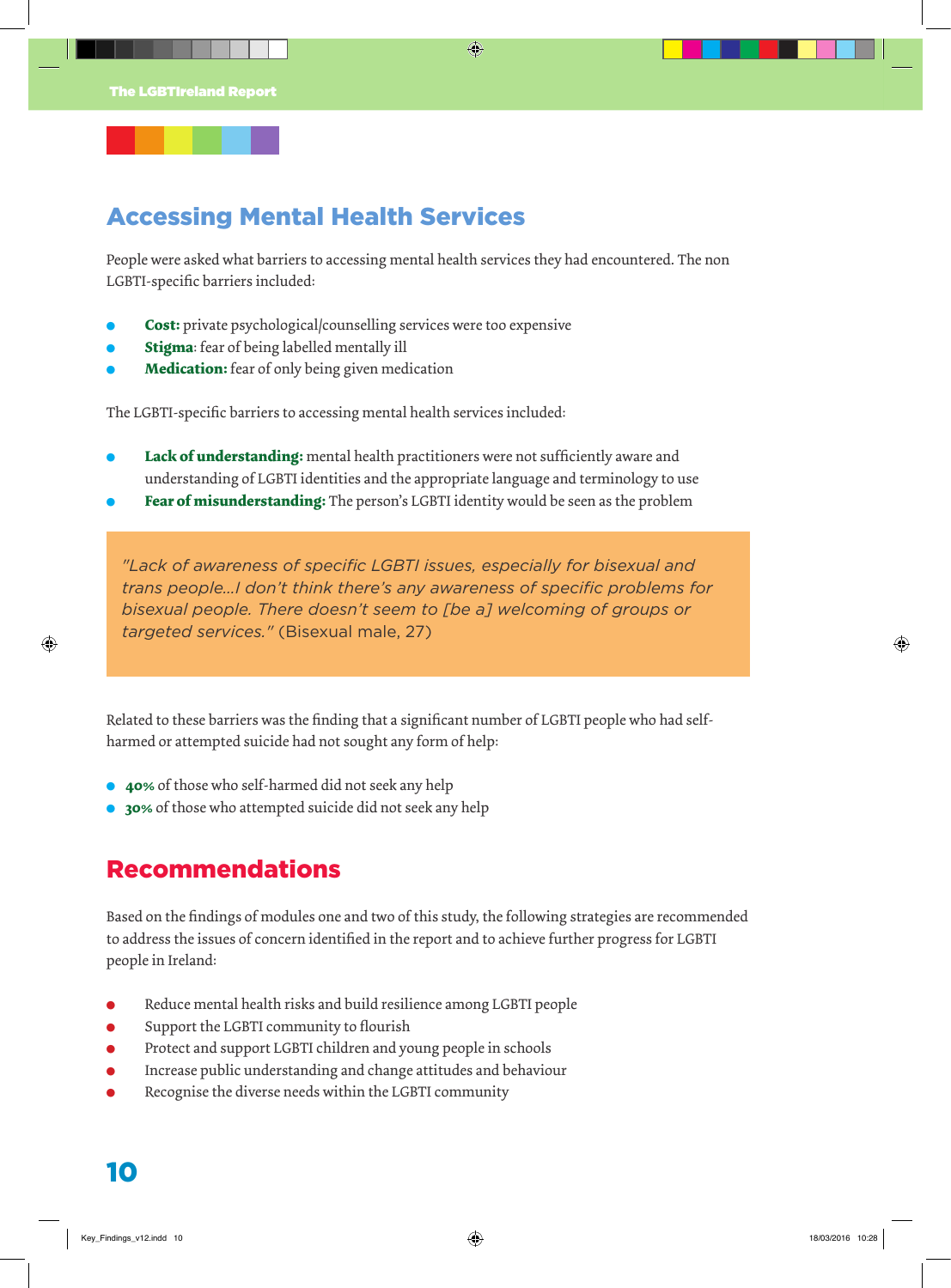- **.** Build the knowledge and skills of professionals and service providers
- **.** Conduct further research and assess progress

*"This scholarly report is as essential and revealing as it is horrifying. The ongoing damage is undeniable. That it involves so many young people is tragic. That it is solvable is the good news.*

*In May 2015 the Irish people convincingly showed their commitment to levelling the playing field for our LGBTI citizens. I know when they read this report they will be heart sore and determined that their homes, streets and schools will not be party to continuing the embedded culture which supports this level of misery. They will want to see a very different story when this research is repeated in a few years time…*

*We have the chance to make this country the best in the world for LGBTI citizens. It will not happen by chance but by change. We committed to that change last May and now we have to follow through, drilling down through the centuries of sediment, to the heart's core, releasing the goodness, decency and egalitarian sensibility that Ireland is capable of. The children who are in cots and buggies today, who will discover their sexual identity in twelve or so years time have the right, to grow into mentally healthy and well-adjusted teenagers. What we do now can help ensure that no bully and no homophobic, biphobic or transphobic culture will too easily deprive them of that right".* 

Dr Mary McAleese, speaking at the launch of the *LGBTIreland Report*, March 2016

This study highlights the areas where further progress is needed in order to protect the mental health and wellbeing of LGBTI people and to enable LGBTI people to live full and equal lives. Continuing to improve the visibility of LGBTI people and their relationships and families in Irish society is a key part of this. Challenging remaining negative attitudes to LGBTI people and correcting misunderstanding of LGBTI identities are also important. All sections of Irish society have a role to play including Government, State agencies, health and social services, schools, LGBTI organisations, local communities, families, individual citizens and LGBTI people themselves.

The full list of recommendations is available in the *LGBTIreland Report* which is available on the GLEN website **www.glen.ie** and the BeLonG To website **www.belongto.org**